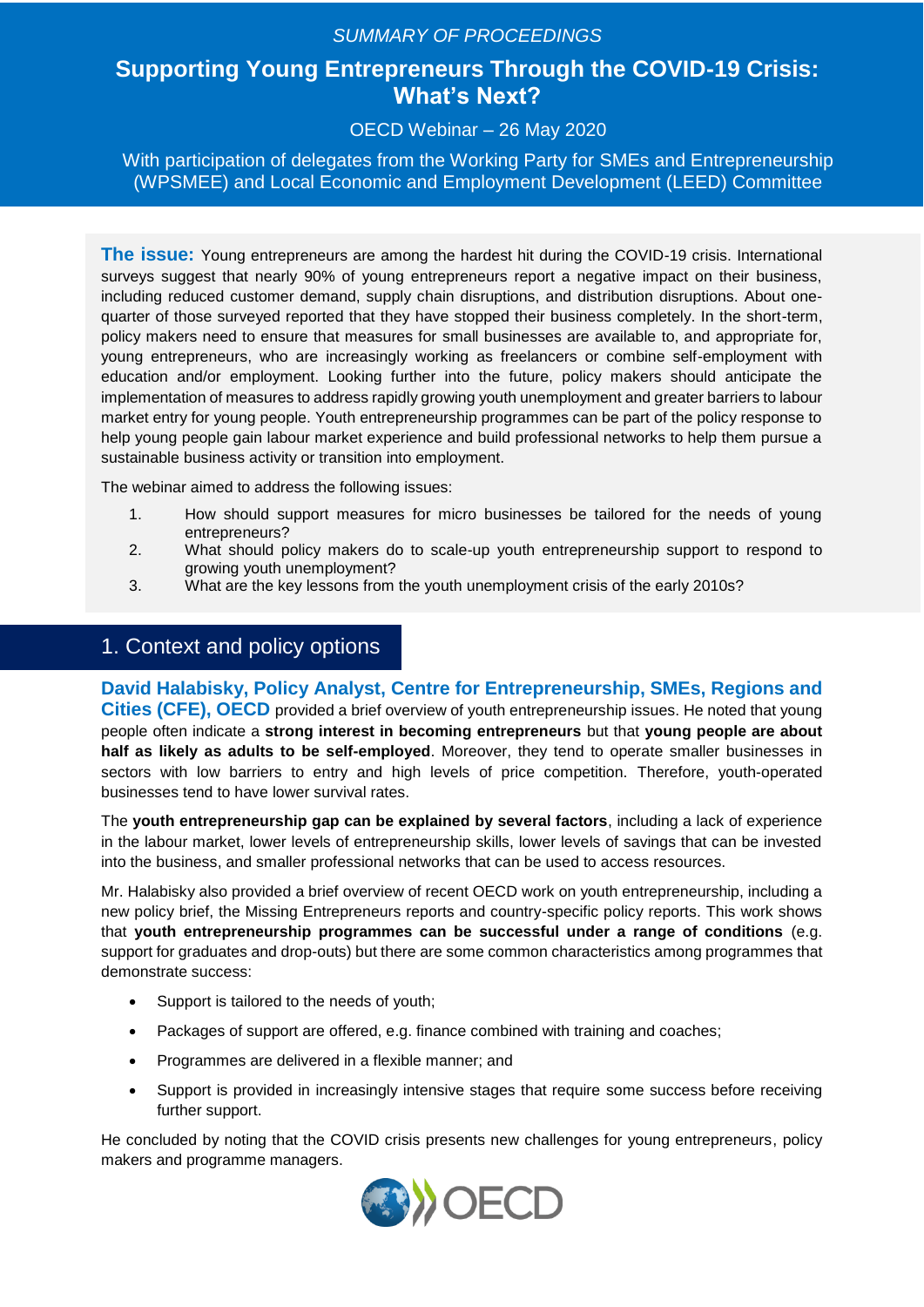#### **Prof. Dr. Alexander Kritikos, The German Institute for Economic Research (DIW**

**Berlin)** structured his presentation around four issues: 1) the impact of the COVID crisis on the selfemployed and young entrepreneurs; 2) responses to the crisis by the self-employed; 3) the expected impact of the crisis on business creation; and 4) potential policy responses to support young entrepreneurs.

COVID has had severe impact on entrepreneurs. In Germany, **two-thirds indicate that they do not expect to survive more than six months** without further support measures. More broadly, there has been a strong increase in unemployment and about 10 million people applied for reduced working hours arrangements (including zero hours), of which approximately 6-7 million have entered the scheme. **Youth are heavily impacted because there are fewer employment opportunities** for new graduates and **fewer apprenticeship opportunities** for those in vocational training.

**Most entrepreneurs have responded with bootstrapping methods but youth entrepreneurs are typically less familiar** with bootstrapping methods given their inexperience. About half of young entrepreneurs are accessing emergency measures in Germany, which is the same for the overall population. However, **youth appear to be slightly more likely to be digitising their businesses** during this time of disruption.

Business creation is typically counter-cyclical, but it appears that it is cyclical during periods of shocks or depressions. Therefore, **a drop-off in business creation should be expected in the short-term**. It is not clear if young people will be more likely to enter into entrepreneurship given the lack of employment opportunities or if they will be less likely given the more difficult market conditions.

Evaluation evidence points out some important lessons that should help guide policy decisions about youth entrepreneurship programmes in the short-term:

- 1. **Start-up subsidies** can be effective but **young people react better to flat subsidies** rather than those that depend on previous labour income.
- 2. **Training, coaching and business incubators can be effective** for young entrepreneurs **but only if they have been designed specifically for young people**, e.g. language used in materials is pertinent for youth.
- 3. **Knowledge transfer** is becoming increasingly important for young entrepreneurs in higher education so it is important to have strong support mechanisms for graduates.

Finally, it is clear that a second round of liquidity measures for all SMEs and entrepreneurs will be needed.

**The discussion** covered the role of increased individual risk aversion relative to greater risk aversion in the business environment (e.g. banks) in constraining youth start-ups. Both factors were noted as important but the discussion highlighted that individual factors are likely to have a stronger influence on (potential) youth entrepreneurs since younger people are unlikely to want to assume a great deal of risk at the beginning of their careers, partly because they may have student debts. Moreover, young people are less likely to interact with formal actors in ecosystem.

The discussion also highlighted the resilience of young entrepreneurs. Overall, young entrepreneurs tend to show a greater flexibility in adapting their business to changing market conditions because they have fewer fall-back options than older people who may be able to transition into employment more easily. They are also open to exploring new markets and have higher levels of digital skills, on average, that could be used to reach new markets.

Finally, the discussion also covered alternative finance. It was noted that these financing mechanisms are still not widely used and that lenders and investors are increasingly apprehensive due to the high level of risk in markets. While youth may be more aware of the potential of some options, there does not appear to be great potential for alternative finance to stimulate business creation in the short-term.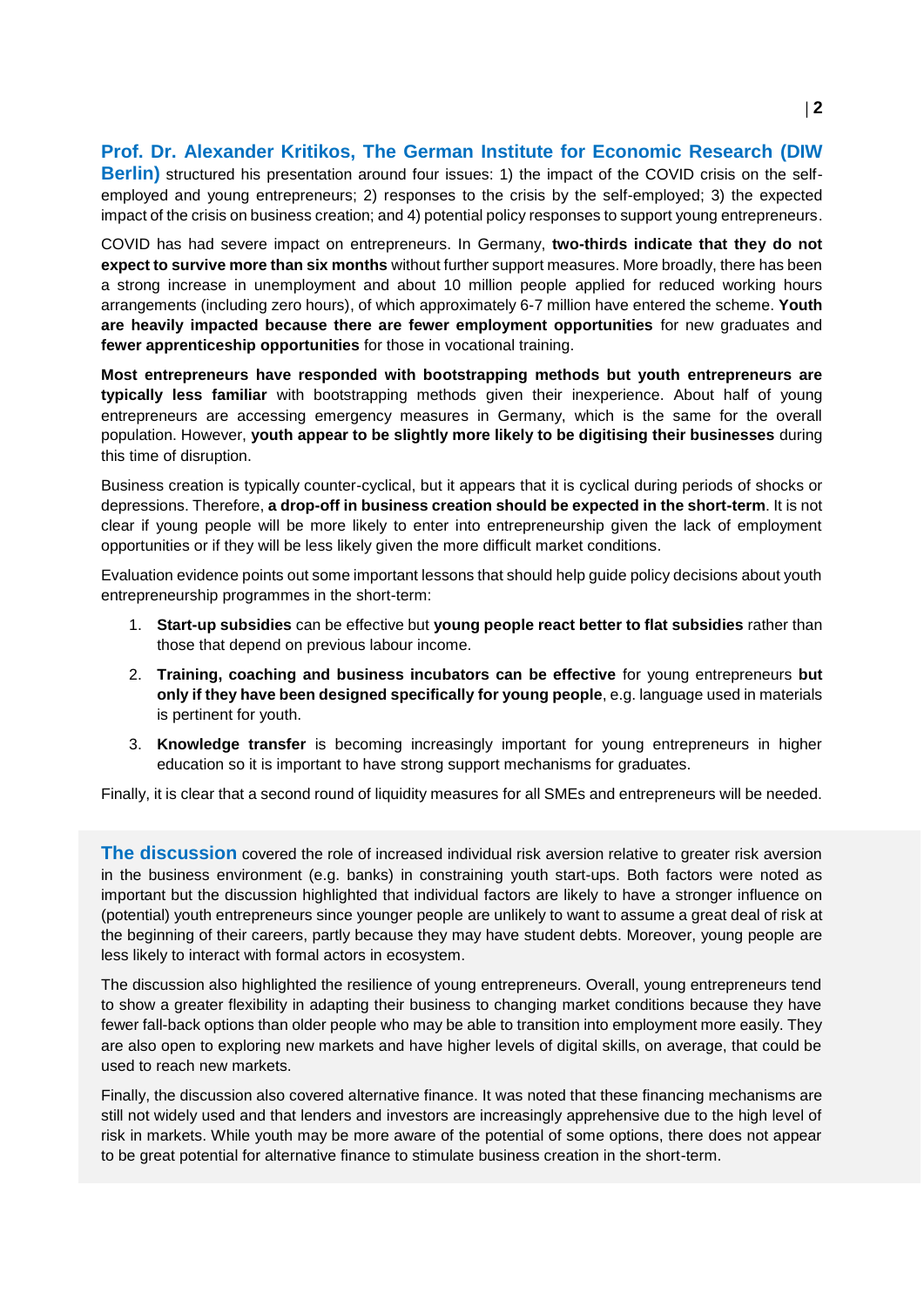## 2. Examples of country policy responses

**ITALY – Dr. Tiziana Lang, National Agency for Active Labour Market Policies (ANPAL)** provided an overview of the "Yes I Start Up" programme and described how the delivery of the programme has been altered during the COVID crisis.

The **programme's objective is to promote and support self-employment and entrepreneurship among young NEETs**. It was launched in 2018 by ANPAL as part of Italy's Youth Guarantee and is implemented by the National Body for Microcredit (ENM). The programme includes a standardised training course with 15 modules (80 hours) that is delivered by a Public-Private Partnership Network composed of 445 partner organisations across the country. Participating entrepreneurs are also eligible to receive a grant of EUR 5 000 to EUR 50 000. Up to 1 May 2020, 1 369 enterprises were funded and they created 2 451 new jobs. Total value of the grants is EUR 44.7 million.

The **COVID crisis required some adjustments to the delivery of the programme**. In-person training was suspended **so a new online platform was created**. The new platform facilitated **remote training**, which ensured continuity for those already in the programme and also **improved access** to supports for those in rural and remote locations. The platform also had some unforeseen benefits, notably **improved monitoring** of programme participants and the ability to use the platform to **facilitate access to emergency support measures** for existing entrepreneurs.

**The discussion** uncovered additional details about the programme, including that there is a gender balance among participants and that coaching is delivering on a one-to-one basis.

In addition, there were questions about the monitoring and assessment of the training component of the programme. Dr. Lang explained that an impact assessment is done for each module and that the online platform is now used to help track and measure results. This includes basic metrics (e.g. number of participants) as well as test scores and ratings on the training content and methods. The ENM undertakes an assessment of microcredit and microfinance in Italy every two years, monitoring among others the survival rates of businesses created. An assessment is also undertaken as part of the Youth Guarantee reporting to the EU about the employment outcomes of participants, including self-employment (after 6, 12, 18 and 24 months).

Participants were also keen to learn about the measures put in place by the Government in support of selfemployed, artisans and retailers to face the effects of the Covid19 crisis on production and liquidity. It was noted that a range of other support measures have been introduced including grants and the deferrals of social security contributions. To improve access to these measures for youth entrepreneurs, the definition of young entrepreneurs has been adjusted.

**HUNGARY – Dr. György Nagyházi, Ministry of Innovation and Technology** provided an overview of youth entrepreneurship support programmes in Hungary and how they are responding to the COVID crisis.

The youth entrepreneurship programme was implemented slightly differently in the east and west regions. The programmes **aim to reduce youth unemployment** and is focussed on providing **personalised assistance** for NEETs. The programmes are largely funded from EU Structural Funds and are delivered through various agencies, while the entry point is the National Employment Service. The pathway for participants begins with **training** and then a **business plan** is developed and **submitted to a jury of private sector professionals for access to further support**. Once approved, the business projects receive a **start-up grant** and participants can access **professional consulting**. Between 2015-18 827 young entrepreneurs were supported. Some regional differences were noted in the outcomes – the western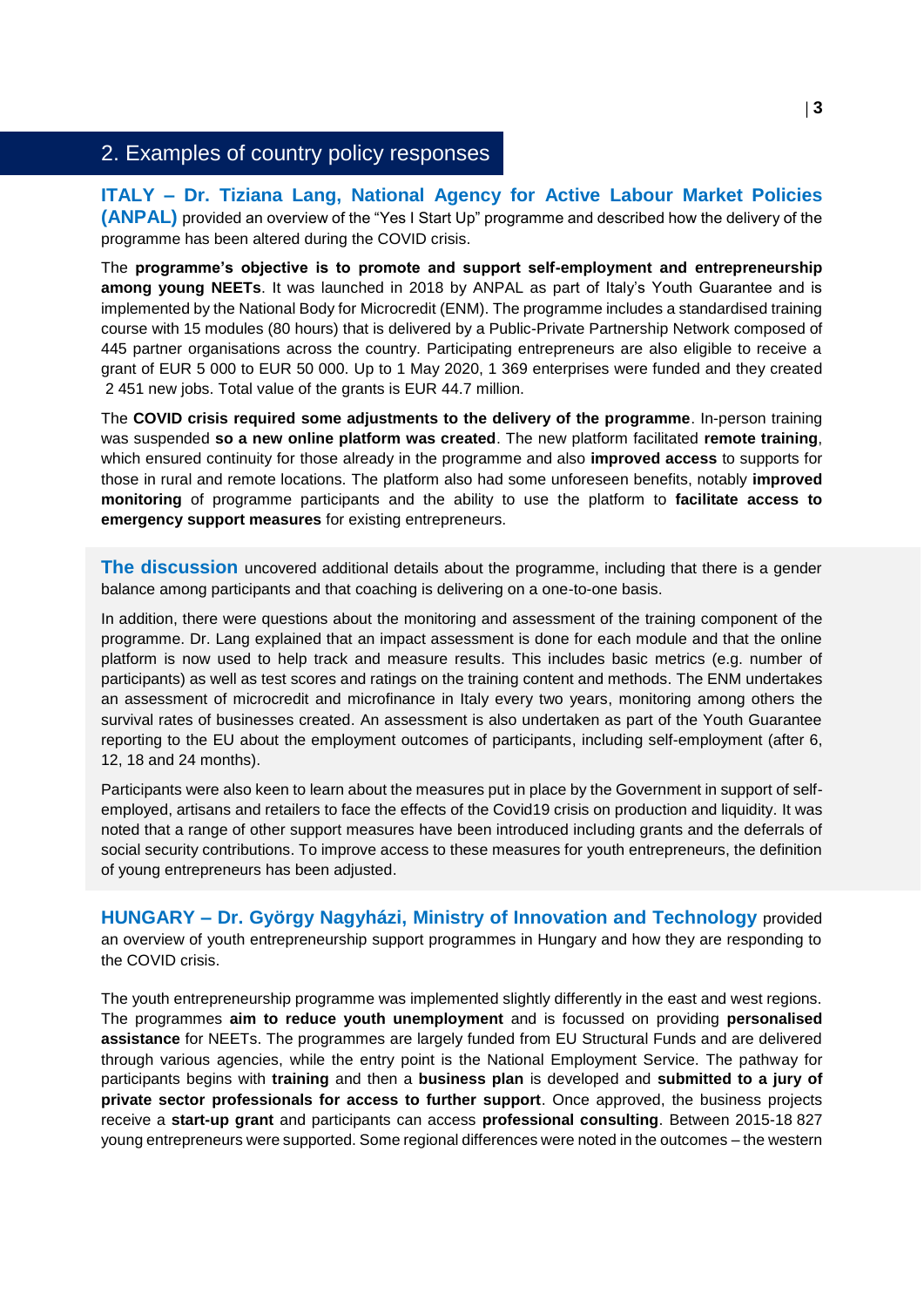region had greater take-up rates and most successful business start-ups, likely due to the proximity of universities.

The new programme was launched in 2019 and contains some adjustments such as a wider definition of eligible youth. The greatest impact of the COVID crisis on the new programme was a **sharp drop-off in the number of new participants** seeking to enter the programme. Moreover, as in the Italian example, the training course moved to an **online delivery platform**. More broadly, a relatively small number of emergency support measures have been implemented in Hungary.

**The discussion** focussed on two issues – skills development and programme take-up. It was noted that entrepreneurship training programmes for youth may need a greater emphasis on digital skills given that many microbusinesses have been digitising during the COVID crisis. This was reinforced by participants who noted that small businesses in Estonia were not hit as hard because many were already digitised and active online. Collaborative skills were also raised as another skill that has increased in significance during the crisis since many entrepreneurs are working together to support each other.

In addition, the digitisation of youth entrepreneurship programmes was underscored as critical for maintaining continuity for participants that are already receiving support.

## 3. Key takeaway policy messages

**Dr. Jonathan Potter, Head, Entrepreneurship Policy and Analysis Unit, CFE, OECD** noted that the **context has changed greatly for youth entrepreneurship programmes**. Back in 2010 there was very high youth unemployment and this had reduced over the past ten years. But suddenly we found ourselves back in a very high youth unemployment scenario.

While youth entrepreneurship can help respond to growing youth unemployment, policy makers face a **paradox** in the short-term. The COVID crisis will push more young people into entrepreneurship because there are fewer jobs and fewer training opportunities. However, the crisis is increasing risk aversion for individuals as well as for markets, which negatively influences business creation.

We know that **young people can often be successful in entrepreneurship**, although they also commonly face barriers in areas such as finance, networks and skills that policy seeks to address. Moreover, youth entrepreneurs have demonstrated that they are resilient and keen to digitise their business activities. We also know that many **youth entrepreneurship programmes have been successful**. So what should policy makers do?

- 1. Ensure that youth entrepreneurs can **access emergency financial support** (e.g. grants, fiscal measures) as well as financial measures that support business creation.
- 2. **Offer dedicated training, coaching and business incubator programmes**. Tailored support tends to be the most effective for youth. For example, individual coaching and mentoring was a key factor in the impact of the Hungarian youth entrepreneurship programme.
- 3. Continue to **support youth entrepreneurs in universities and graduate entrepreneurs**. These entrepreneurs can bring innovations into the market that respond to the COVID crisis, particularly in digitalisation, and have a strong potential role in helping to drive economic recovery.
- 4. **Additional liquidity support measures** are likely needed for existing youth entrepreneurs. Survey data from Germany suggested that two-thirds of entrepreneurs do not expect to be able to survive in business for six months without support or a change in conditions.